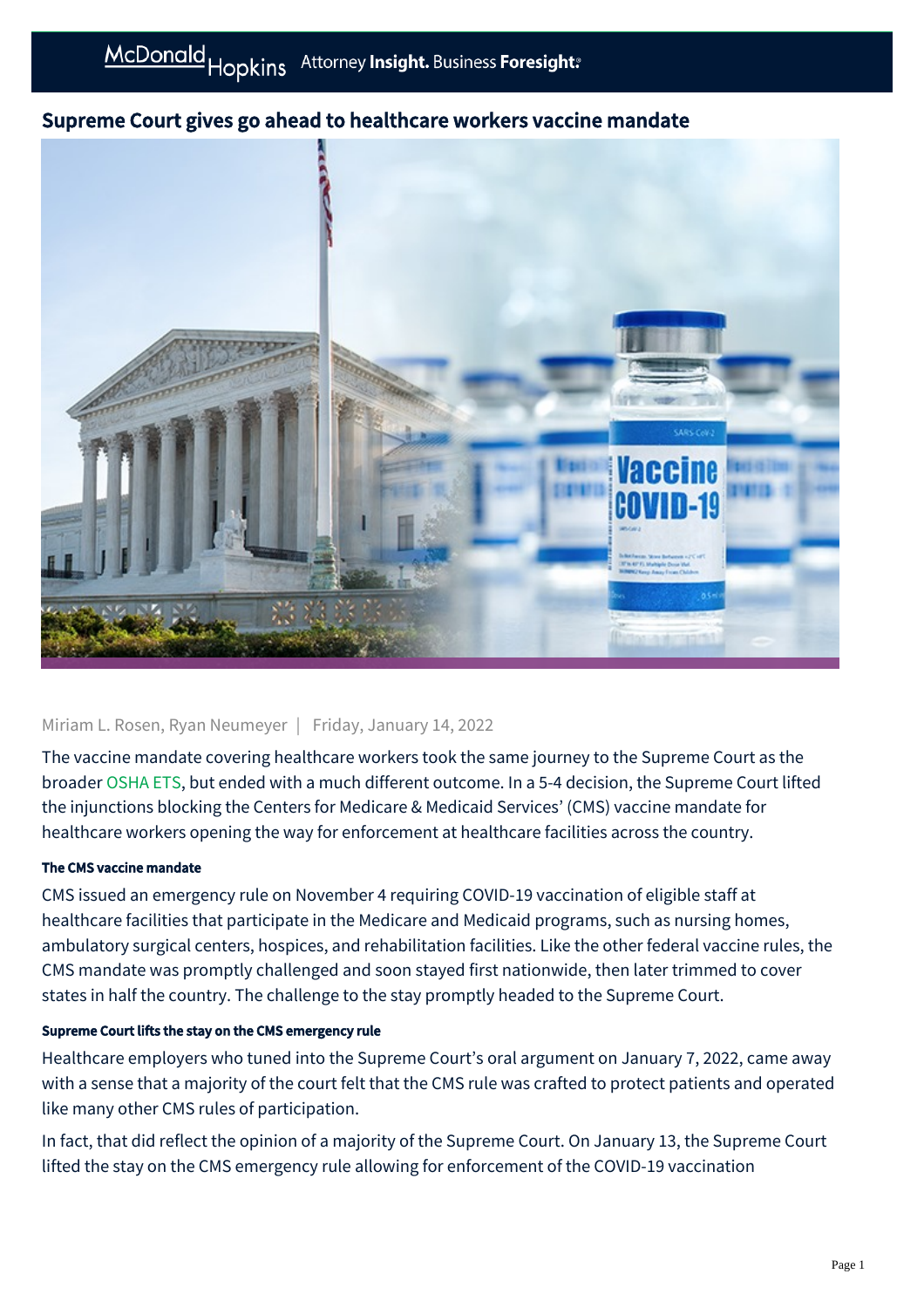mandate. The court recognized that CMS has broad authority to condition participation in the Medicare and Medicaid programs on "requirements as [CMS] finds necessary in the interest of the health and safety of individuals who are furnished services." Further, the court found that vaccine mandates are necessary to protect patient health and safety because "COVID-19 is a highly contagious, dangerous — and especially for Medicare and Medicaid patients — deadly disease."

## CMS enforcement guidance and timing

With the stay lifted by the Supreme Court, CMS is now free to enforce the mandate at covered facilities across the country.

Following the court's decision, CMS issued a statement indicating that healthcare providers in the 24 states covered by the Supreme Court's decision "will now need to establish plans and procedures to ensure their staff are vaccinated." However, the statement did not include specific enforcement dates. CMS had previously issued [guidance for facilities in other states not covered by the stay](https://businessadvocate.mcdonaldhopkins.com/Insights/January-2022/CMS-reinstates-vaccine-mandate-in-25-states) indicating that healthcare employers had until January 27, 2022, to ensure that covered staff receive the first dose of a COVID-19 vaccine and until February 28, 2022, as the date for the second dose.

As CMS begins enforcement of the vaccine mandate, the agency is fully aware of how the mandate may impact healthcare staffing. CMS has indicated that it will exercise its enforcement discretion so that facilities working in good faith to vaccinate their staffs do not have to fear significant enforcement action.

## A refresher on the CMS vaccine mandate

Employers who were well-versed in the CMS mandate requirements when they were issued in November may now need a refresher to get into compliance-mode.

• The vaccine mandate and exemptions - The CMS rule is a vaccination mandate that applies to all eligible staff working at a covered facility, regardless of clinical responsibility or patient care, including staff who work in offsite locations, such as homes, clinics or administrative offices. The CMS rule does not include a testing option.

Healthcare facilities may, however, approve exemptions to the vaccine requirement for recognized medical conditions or religious beliefs, observances or practices. Facilities must establish and document a process for requesting, reviewing and evaluating exemption requests. Staff who previously had COVID-19 are not, however, exempt from the vaccine requirement.

- Covered facilities and entities The CMS rule directly applies to the following categories of Medicareand Medicaid-certified providers and suppliers: ambulatory surgical centers, hospices, psychiatric residential treatment facilities, programs of all-inclusive care for the elderly, hospitals, long-term care facilities, including skilled nursing facilities and nursing homes, intermediate care facilities for individuals with intellectual disabilities, home health agencies, comprehensive outpatient rehabilitation facilities, critical access hospitals, clinics, rehabilitation agencies, and public health agencies as providers of outpatient physical therapy and speech-language pathology services, community mental health centers, home infusion therapy suppliers, rural health clinics/federally qualified health centers, and end-stage renal disease facilities.
- Covered healthcare staff The CMS rule applies to all staff "regardless of clinical responsibility or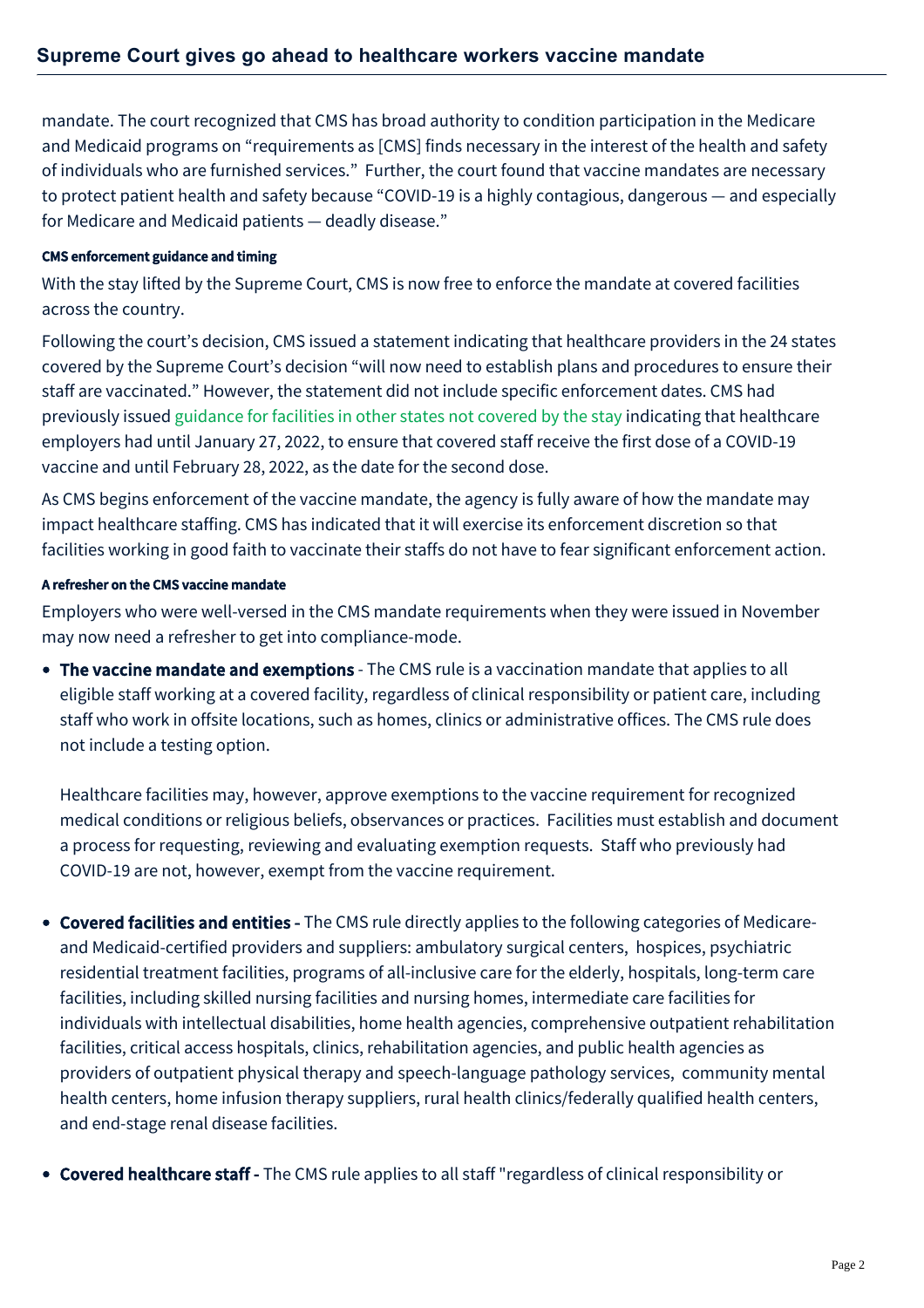patient contact." The rule is not limited to covered entity employees. All contractors or those staff with privileges at a facility must be vaccinated.

Individuals who provide services outside of the covered facility location, but in the presence of patients, clients, or other workers (e.g., home health, home infusion therapy, etc.), are covered by the vaccination requirement in the rule.

Individuals who provide services 100% remotely, away from patients, clients, and other employees, are not subject to the vaccination requirements. For example, the rule does not require fully remote telehealth or payroll services workers to be vaccinated.

- **Tracking and recordkeeping -** The CMS rule establishes specific requirements:
	- $\circ$  All staff COVID-19 vaccines must be appropriately documented by covered facilities.
	- $\circ$  All medical records, including vaccine documentation, must be kept confidential and stored separately from an employee's personnel files, pursuant to the Americans with Disabilities Act and the Rehabilitation Act.

#### Conflicting state rules prohibiting vaccine mandates

The CMS rule clearly indicates that it preempts any state laws that do not permit employers to mandate COVID-19 vaccinations. This means that covered employers operating in states that have anti-mandate rules will need to comply with the CMS rule.

#### Covered healthcare employers should prepare for compliance

With the stay lifted and enforcement looming, covered employers should dust off policies that they started months ago and prepare for compliance.

- Determine coverage under the CMS mandate
- Develop and implement a written policy stating the employer's requirements related to the CMS vaccine mandate
- Prepare a list of employees who are vaccinated and unvaccinated
- Develop a tracking mechanism to ensure compliance within the above described deadlines
- Inform employees of their responsibilities under the mandate and consequences for non-compliance
- Plan for further staff shortages if employees indicate refusal to vaccinate
- Develop and implement a policy to provide religious and medical exemptions to employees who request the same
- Develop accommodations for exempt employees, such as masking, telework, etc.

#### Additional information on the CMS mandate

For more information regarding the CMS mandate:

- [CMS Omnibus COVID-19 Health Care Staff Vaccination Interim Final Rule](https://www.cms.gov/files/document/cms-omnibus-covid-19-health-care-staff-vaccination-requirements-2021.pdf)
- [Supplement to \(and should be used in conjunction with\) QSO 21-07-ALL memorandum: Guidance for](https://www.cms.gov/files/document/qso-22-07-all-attachment-d-hospital.pdf) the Interim Final Rule – Medicare and Medicaid Programs; Omnibus COVID-19 Health Care Staff Vaccination